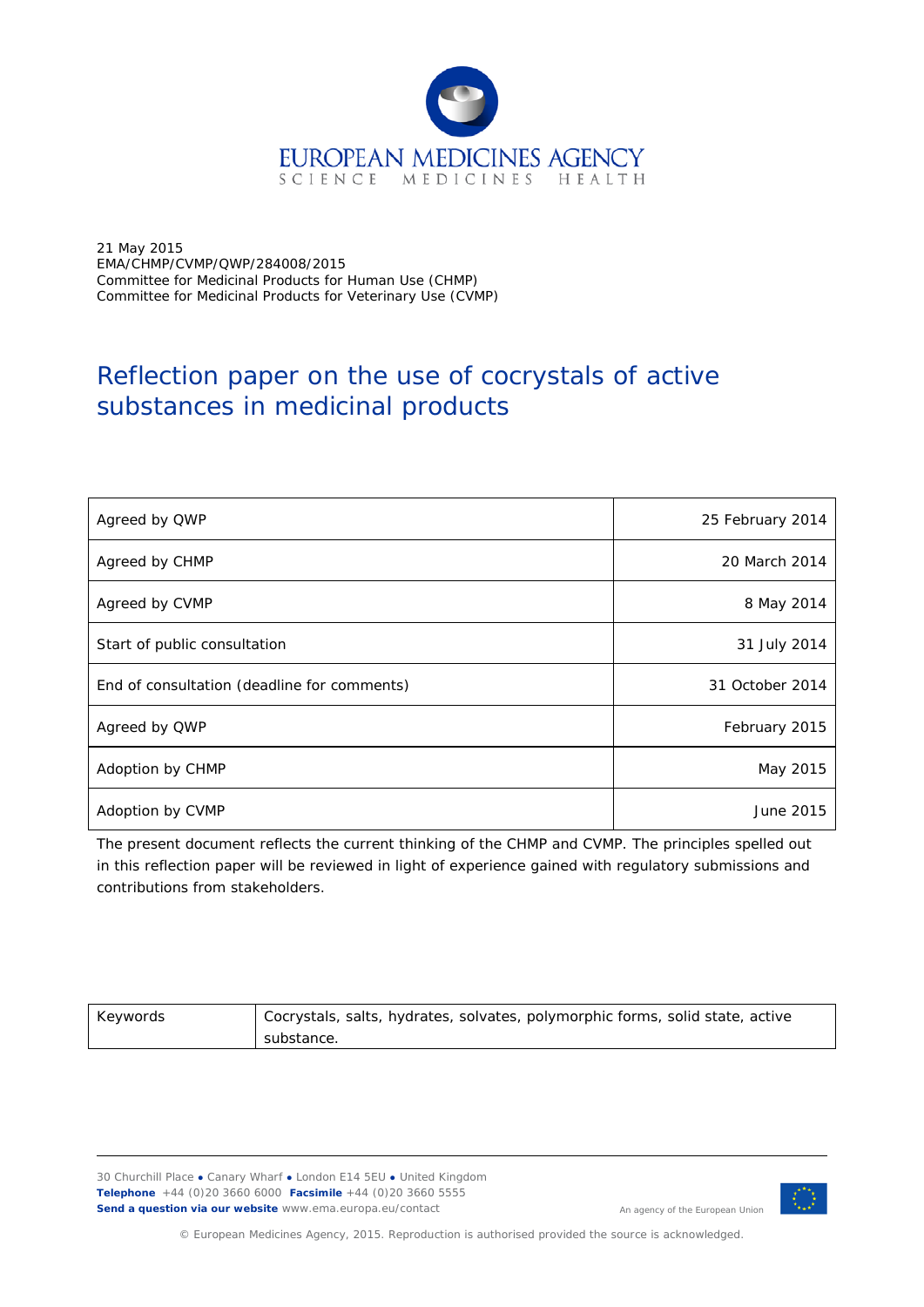# **Table of contents**

| 3.1.3. Acceptance of different solid state forms in the same marketing authorisation 7 |  |
|----------------------------------------------------------------------------------------|--|
|                                                                                        |  |
|                                                                                        |  |
|                                                                                        |  |
| 3.1.7. Acceptance of cocrystals containing more than one therapeutic moiety 8          |  |
|                                                                                        |  |
|                                                                                        |  |
| 5. References ………………………………………………………………………………… 10                                       |  |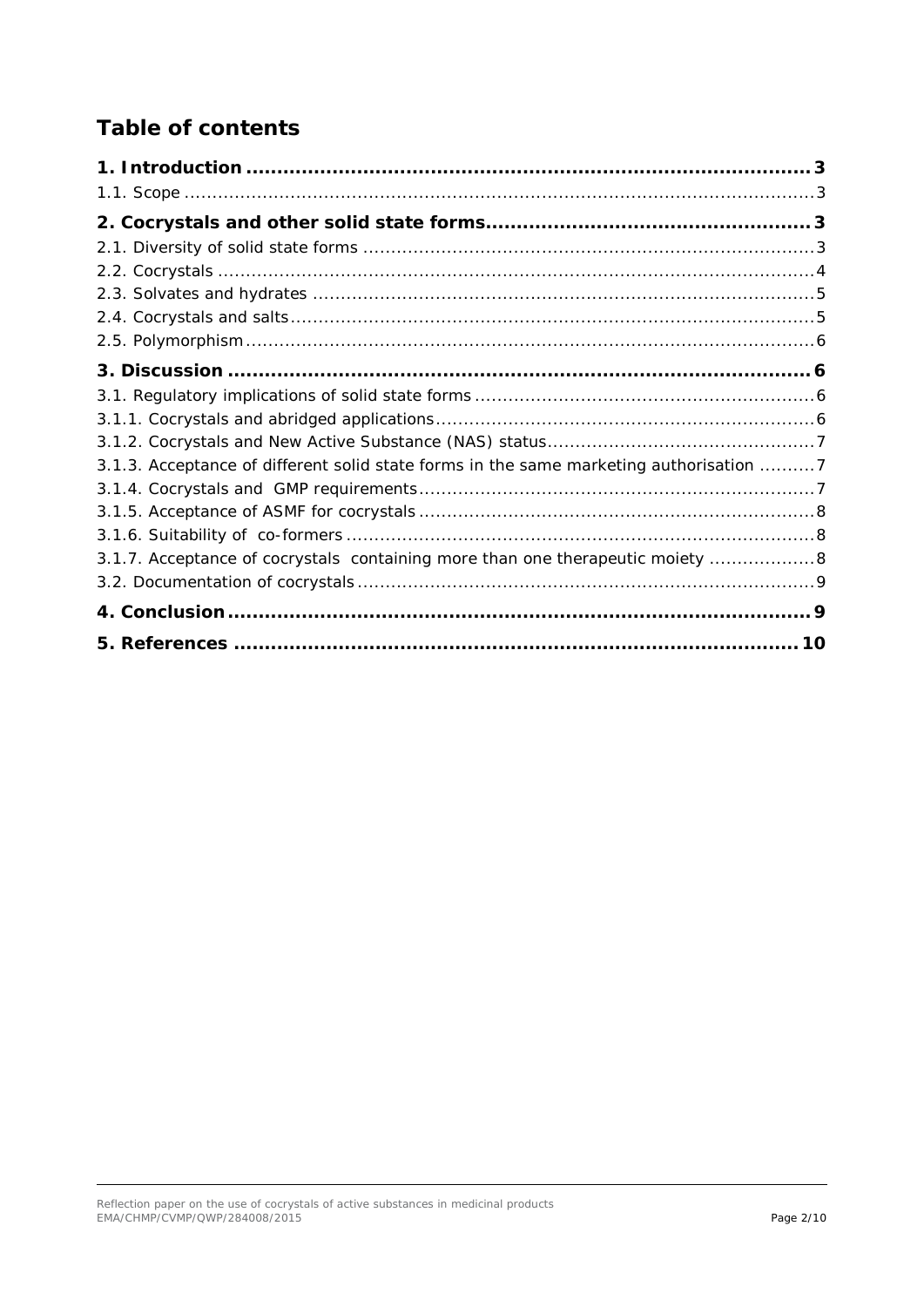## <span id="page-2-0"></span>**1. Introduction**

Over the last decade, cocrystals have gained considerable attention as alternative forms in development of medicinal drug products<sup>1</sup>. By making cocrystals of active substances, their solid state properties such as solubility, hygroscopicity and stability may be improved as well as their manufacturing behaviour (compaction, flowability, filterability etc.), which may be of great interest to the pharmaceutical industry<sup>2</sup>. Salt formation is already widely used for this purpose, but cocrystal formation expands the range of potential solid forms for all chemical compounds<sup>3</sup>.

Where applicable, this reflection paper should be read in connection with relevant EU directives and CHMP/CVMP guidelines.

It should be noted that while elaborating this reflection paper, the FDA has published Guidance for Industry, which classifies cocrystals differently from what is currently proposed here $4$ .

#### <span id="page-2-1"></span>*1.1. Scope*

This reflection paper is intended to reflect the current thinking of the CHMP/CVMP regarding different aspects concerning the use of cocrystals of active substances in medicinal products, for either human or veterinary use. These different aspects are also compared for some other solid state forms and include, for example, the applicability of Article 10(2)(b) of Directive 2001/83/EC and Article 13(2)(b) of Directive 2001/82/EC, the acceptability of the Active Substance Master File (ASMF) procedure and the possibility to include different solid state forms within the same marketing authorisation.

Directives 2001/83/EC and 2001/82/EC address different forms of an active substance in Articles 10(2)(b) and 13(2)(b) respectively where, for example, different salts are concluded to be the same active substance for the purpose of an abridged application unless they are different with regard to efficacy or safety:

*"The different salts, esters, ethers, isomers, mixtures of isomers, complexes or derivatives of an active substance shall be considered to be the same active substance, unless they differ significantly in properties with regard to safety and/or efficacy".*

Multiple phase materials resulting from e.g. co-precipitation or physical mixing are not cocrystals and are outside the scope of this reflection paper.

## <span id="page-2-2"></span>**2. Cocrystals and other solid state forms**

#### <span id="page-2-3"></span>*2.1. Diversity of solid state forms*

A general subdivision of solid state materials (treating solvates separately from other cocrystals) is summarized in the following figure<sup>5</sup>: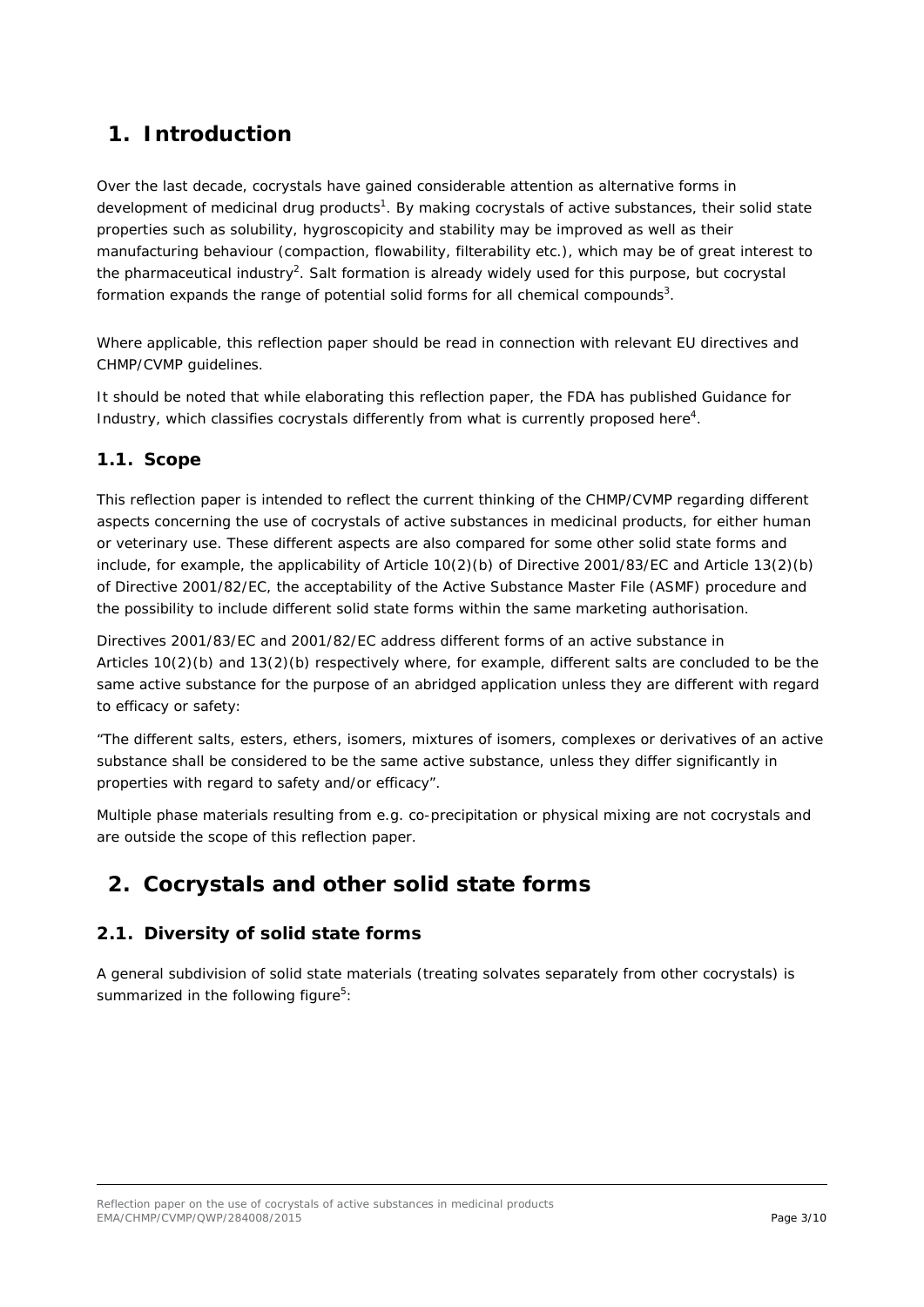



As evidenced by the large number of marketed crystalline salts of active substances, they are often selected over the free acid or base as pharmaceutical compounds based e.g. on their improved stability, solubility profiles and/or bulk physical properties. Cocrystallisation is a viable alternative to salt formation which can be applied more widely (i.e. also where salts cannot be formed) as well as a versatile tool that can be used to achieve more appropriate solid state properties.

### <span id="page-3-0"></span>*2.2. Cocrystals*

Although the detailed definition of cocrystals is still debated in the scientific literature, they are in general defined as homogenous (single phase) crystalline structures made up of two or more components in a definite stoichiometric ratio where the arrangement in the crystal lattice is not based on ionic bonds (as with salts). The components of a cocrystal may nevertheless be neutral as well as ionized.

In the field of pharmaceutical sciences, where at least one of the components in the crystal lattice is a designated active substance, these structures are also referred to as pharmaceutical cocrystals<sup>6</sup>. The non-active components in a pharmaceutical cocrystal are called co-formers.

Homogenous crystalline solids containing variable amounts of co-former (also known as solid solutions) are described in the literature<sup>7,8</sup>. In such not fully stoichiometric solids, the amount of co-former may vary over a given range at a given point in the lattice of a crystal structure. The use of such structure need to be fully justified e.g. from batch to batch consistency and from a quality control point of view.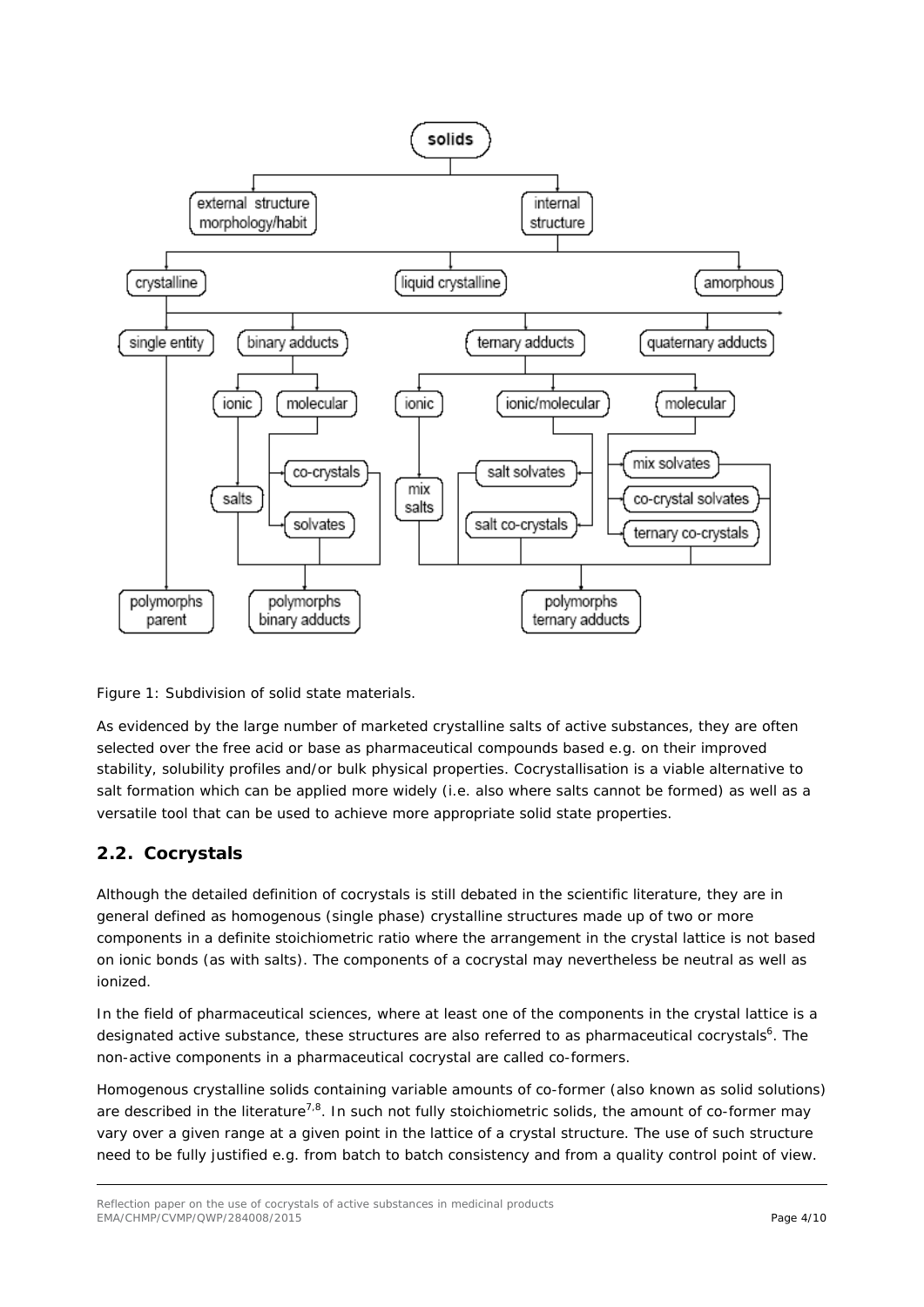#### <span id="page-4-0"></span>*2.3. Solvates and hydrates*

From a scientific point of view, solvates including hydrates can be considered as a subgroup of cocrystals. The solvent, or the water, acts as a co-former in the same way as other co-formers. Such forms may be the result of a design to achieve crystals with certain properties, but they may also be the result of a selection of a final solvent based on other criteria. To be able to distinguish hydrates and solvates from (other) cocrystals it has been suggested to limit the definition of cocrystals by stating that the components of a cocrystal should exist as individual solids at ambient conditions. This has been criticized since not only solvents, but also other potential co-formers as well as the active substance itself may be liquids at ambient temperature (e.g. valproic acid<sup>9,10</sup>). It therefore seems to be of little scientific value to limit the definition of cocrystals in this way. However, the terms 'hydrates' and 'solvates' are descriptive and widely used, and they should therefore be retained while keeping in mind that they are part of, rather than separate from, the general concept of cocrystals $^{11}$ .

#### <span id="page-4-1"></span>*2.4. Cocrystals and salts*

In salts, the components are arranged in the crystal lattice predominantly based on ion pairing. The components in cocrystals, whether they are neutral, acidic or basic, are assembled via weaker interactions, such as e.g., hydrogen bonding, pi-pi-stacking or van der Waals interactions. Salts are typically formed in an acid–base reaction by proton  $(H^+)$  transfer from acid to base.

The extent of this transfer mainly depends on the difference in pKa values of the acid and the conjugate acid of the base. There is no strict borderline between the salt formation in the one end with complete proton transfer and cocrystals formation in the other end with no proton transfer<sup>12</sup>.

The extent of proton transfer is often not predictable and spectroscopic tools may be needed to determine the extent of ionization and therefore the location in the cocrystal/salt continuum<sup>12</sup>.

Nonetheless, both cocrystals and salts have defined stoichiometries, similar solution speciation characteristics, as well as a solubility product  $\mathsf{K}_{\mathsf{sp}}$ .<sup>2</sup>

However, crystalline forms are neither cleanly divided nor differentiated from one another by the ionization state(s) of the individual components, as ionization is possible in both pure component active substances and cocrystals, as well as in salts. Examples include:

- Amphoteric compounds, which possess acidic and basic functional groups, may experience proton transfer in the solid state, resulting in pure component zwitterionic forms (for examples, see reference 9 and the literature cited within);
- A pure component active substance may exist in mixed ionization states within the same crystal structure (for examples, see reference 9 and the literature cited within); and
- Multi-component salt cocrystals (or cocrystalline salts) will by definition have ionized components (for examples, see reference 3 and the literature cited within).

From a material point of view, the classification of solid state active substances into salts or cocrystals is considered only of theoretical nature. Ultimately, the resulting material properties are the critical factors that determine the suitability of a developed solid state form for the designated purpose, regardless of the molecular bonding involved $13$ .

Reflection paper on the use of cocrystals of active substances in medicinal products EMA/CHMP/CVMP/QWP/284008/2015 Page 5/10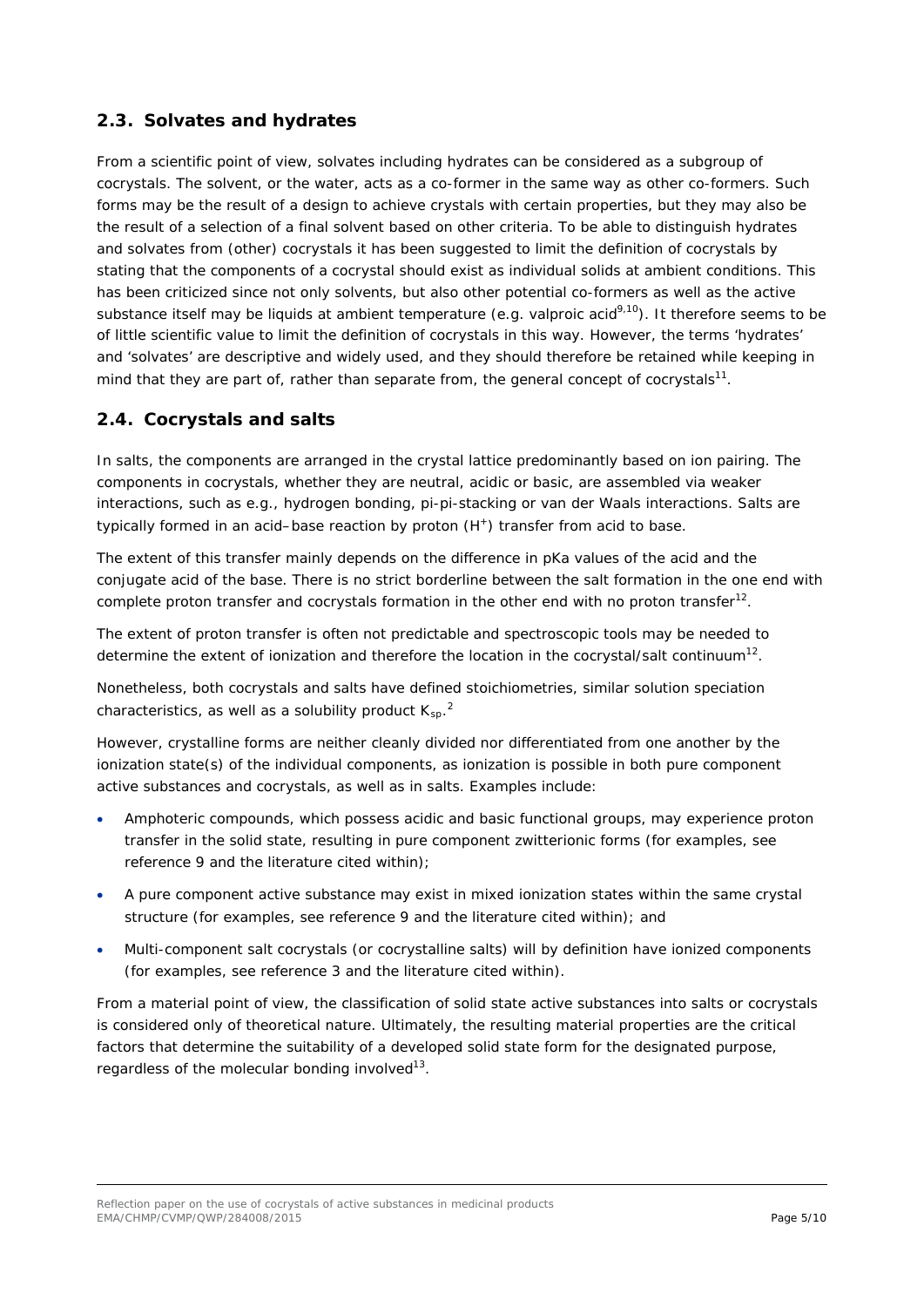### <span id="page-5-0"></span>*2.5. Polymorphism*

In the solid state, single as well as multiple entities, such as salts, hydrates, cocrystals, etc., may exhibit polymorphism, which is the ability of a compound in the solid state to exist in different crystalline forms having the same chemical composition<sup>14</sup>. These different forms are formed as a consequence of different stacking arrangements and/or molecular conformations within the crystal lattice. These different forms may possess different physico-chemical properties<sup>11</sup>.

### <span id="page-5-1"></span>**3. Discussion**

#### <span id="page-5-2"></span>*3.1. Regulatory implications of solid state forms*

The understanding of cocrystals and other solid state forms of active substances from a regulatory point of view may be of importance for:

- Cocrystals and abridged applications;
- Cocrystals and New Active Substance (NAS) status for applications with such claims;
- Acceptance of different forms in the same marketing authorisation;
- Acceptance of an ASMF;
- Applicability of Good Manufacturing Practice (GMP) for active substances or finished products;
- Suitability of co-formers; and
- Acceptance of cocrystals containing more than one therapeutic moiety.

#### <span id="page-5-3"></span>**3.1.1. Cocrystals and abridged applications**

An abridged application makes reference to the safety and efficacy documentation of an approved reference product containing the same active substance. Directives 2001/83/EC Article 10(2)(b) and 2001/82/EC 13(2)(b) define what can be considered as the same active substance in the context of accepting an abridged application.

Cocrystals, hydrates and solvates are held together by weak interactions that are in most cases broken upon dissolution. This is the same situation as with salts. Hence, with respect to oral administration, dissolution of such different forms of a drug substance in the stomach or the intestinal canal will lead to the release of the same substance, independent on the form that was taken in. The validity of this assumption is verified by the demonstration of bioequivalence. Cocrystals, hydrates and solvates will therefore be considered eligible for generic applications in the same way as salts are (Article 10(2)(b) of Directive 2001/83/EC and Article 13(2)(b) of Directive 2001/82/EC) unless they differ with respect to safety and/or efficacy.

This may also apply to other routes of administration provided that it is possible to show that there is no difference with respect to safety and/or efficacy.

Polymorphic forms of a single entity active substance, or of salts, cocrystals, hydrates or solvates, will also be considered eligible for generic applications in the same way.

Reflection paper on the use of cocrystals of active substances in medicinal products EMA/CHMP/CVMP/QWP/284008/2015 Page 6/10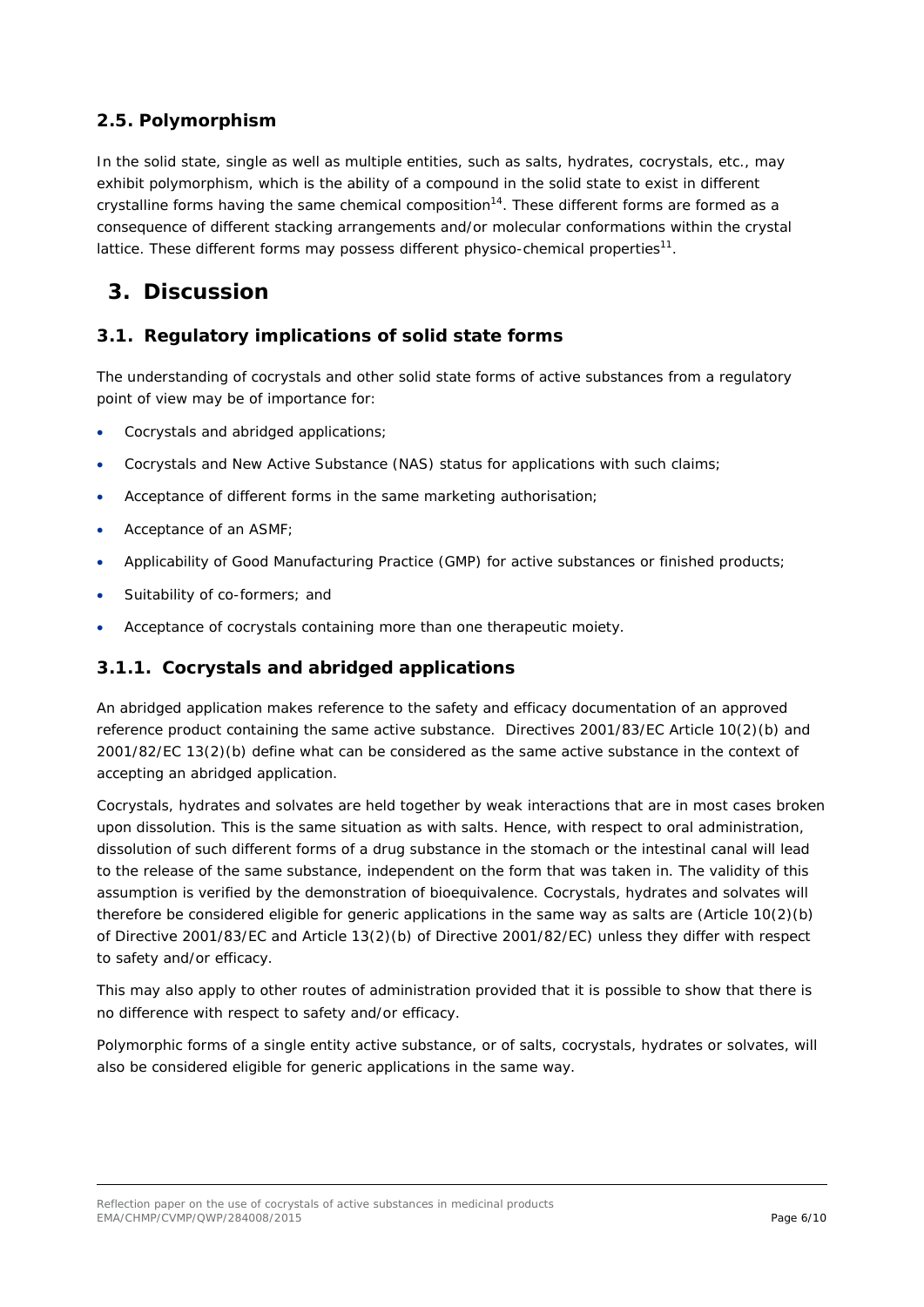### <span id="page-6-0"></span>**3.1.2. Cocrystals and New Active Substance (NAS) status**

To avoid misuse of the benefits of data protection given to new active substances when first receiving a marketing authorisation, an assessment is done by the competent authorities to ensure that when an active substance is claimed to be new, it is indeed new.

Since cocrystals, hydrates and solvates are held together by weak interactions that are in most cases broken upon dissolution, when such a form, already authorised as a medicinal product in the EU, is administered orally it will expose a patient to the same therapeutic moiety. Just as for salts, they will therefore not be considered as NASs in themselves unless they are demonstrated to be different with respect to efficacy and/or safety. For other routes of administration (e.g. topical, inhalation) the NAS status will be dependent on what is actually the therapeutic moiety at the site of action in comparison to the authorised product.

Polymorphic forms of a single entity active substance, or of salts, cocrystals, hydrates or solvates, will also not be considered as NASs in themselves.

An active substance exposing patients to a new therapeutic moiety compared to already authorised medicinal products in the EU may be considered as NAS independent of whether it is presented as a molecule, a salt or a cocrystal etc.

#### <span id="page-6-1"></span>**3.1.3. Acceptance of different solid state forms in the same marketing authorisation**

The directives (Directives 2001/83/EC Article 10(2)(b) and 2001/82/EC Article 13(2)(b)) list the different forms that are regarded as the same active substance in the context of accepting different forms in the applied product in an abridged application and the reference product. As discussed in 3.1.1., this may also apply to cocrystals, hydrates, solvates as well as polymorphic crystal forms. Not all of these different forms will, however be accepted as alternatives in the same medicinal product. For example, within a single marketing authorisation the same salt should always be used. The same applies also to cocrystals, including also solvates.

Under the condition that any difference in, e.g., solubility lacks any clinical significance, it is possible to include forms with different degree of hydration (hydrates, including anhydrous forms) as alternatives in the marketing authorisation for a single medicinal product. Any such proposal must be justified and the lack of clinical significance demonstrated, e.g., by comparison of the intrinsic solubility, etc. The relevant sections of the dossier such as manufacturing description and formula, specifications, etc., must take into account the actual forms used. The SmPC may use wording under section 2 that expresses the content without defining the hydrated state.

Different crystal forms of the same composition (polymorphic forms; see figure 1) may be accepted as alternatives in the marketing authorisation for a single medicinal product provided that any chemical or pharmaceutical difference in properties have no clinical significance.

If alternative forms are applied for in one marketing authorisation, the relevant specifications for each form must be established.

#### <span id="page-6-2"></span>**3.1.4. Cocrystals and GMP requirements**

According to part II of the European Union (EU) good manufacturing practice (GMP) guide, an active pharmaceutical ingredient (API) is defined as any substance or mixture of substances intended to be used in the manufacture of a drug (medicinal) product and that, when used in the production of a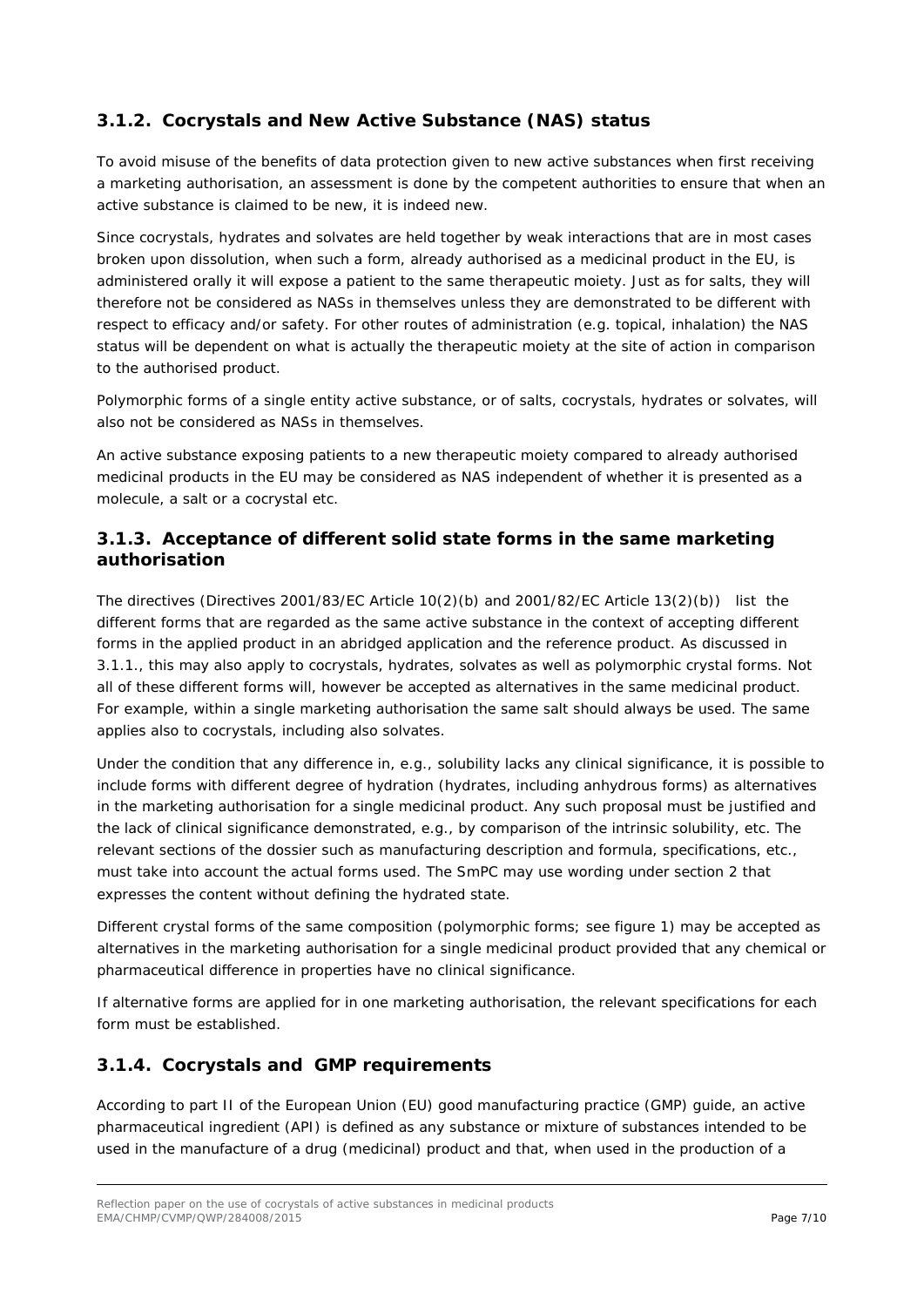drug, becomes an active ingredient of the drug product. In this context, the term 'mixture' refers to cases where the active substance is not a single chemically defined substance (e.g., herbal extracts) and not a mixture of a chemically defined active substance with other active substances or excipients. The blending of active substances or the blending of an active substance with an excipient is not within the scope of this Reflection Paper.

The formation of cocrystals just like salts is normally subject to compliance with part II of the EU GMP Guide (active substances) and ICH Q7. If however, in more rare cases where a cocrystal is formed in a step during the drug product manufacturing process such as a wet granulation or hot melt extrusion the formation falls under part I of the EU GMP Guide (finished product), while the part II applies to active component(s) forming the cocrystal.

#### <span id="page-7-0"></span>**3.1.5. Acceptance of ASMF for cocrystals**

In accordance with Directives 2001/83/EC and 2001/82/EC, the quality documentation of an active substance may under certain conditions be submitted directly from a manufacturer of the active substance to the competent authority in the form of an Active Substance Master File (ASMF). This is further elaborated in the Guideline on Active Master File Procedure (CHMP/QWP/227/02 Rev 3/Corr; EMEA/CVMP/134/02 Rev 3/Corr). With reference to the discussion under 3.1.4., regarding GMP, it can be concluded that it is possible to present a single active substance master file for a cocrystal.

#### <span id="page-7-1"></span>**3.1.6. Suitability of co-formers**

Many active substances are converted to salts for various reasons and even if many counter ions may be used, in practice the number is limited to only relatively few common species. With cocrystals it is generally considered that for a given active substance there are a larger number of possible co-formers available to tailor the solid state properties wanted<sup>6</sup>, although simple, well-known molecules such as succinic acid, saccharin and caffeine are often used in the literature<sup>13</sup>. Just as for any other component of a medicinal product, e.g. excipients or counter ions, co-formers must be pharmaceutically acceptable, i.e. their safety and quality must be ensured. If not used previously in medicinal products within the EU/EEA, they should be justified. This may be documented in the same way as for a novel excipient which may, if applicable, include e.g. cross-references to Community provisions based on toxicological data concerning additives in food stuffs.

#### <span id="page-7-2"></span>**3.1.7. Acceptance of cocrystals containing more than one therapeutic moiety**

It may be possible to form cocrystals containing more than one active substance. A medicinal product containing such a solid state form should be applied for as a fixed dose combination. The cocrystals should be characterised from a chemical and pharmaceutical point of view, being the physical material used in the manufacture of the product. The individual active substances must be documented in line with current guidance on fixed dose combinations. The stoichiometry of the cocrystal does not have to be limited to equimolar amounts. A careful justification of the dose ratio of the individual active substances is required since it is determined and restricted by the relative stoichiometry within the cocrystal. Influence of the co-crystallisation on the bioavailability of the individual active substances should be discussed. Normally, the strength of the medicinal product must be given as for other fixed dose combinations, i.e. stating the amount of each active substance rather than the amount of the cocrystals.

Reflection paper on the use of cocrystals of active substances in medicinal products EMA/CHMP/CVMP/QWP/284008/2015 Page 8/10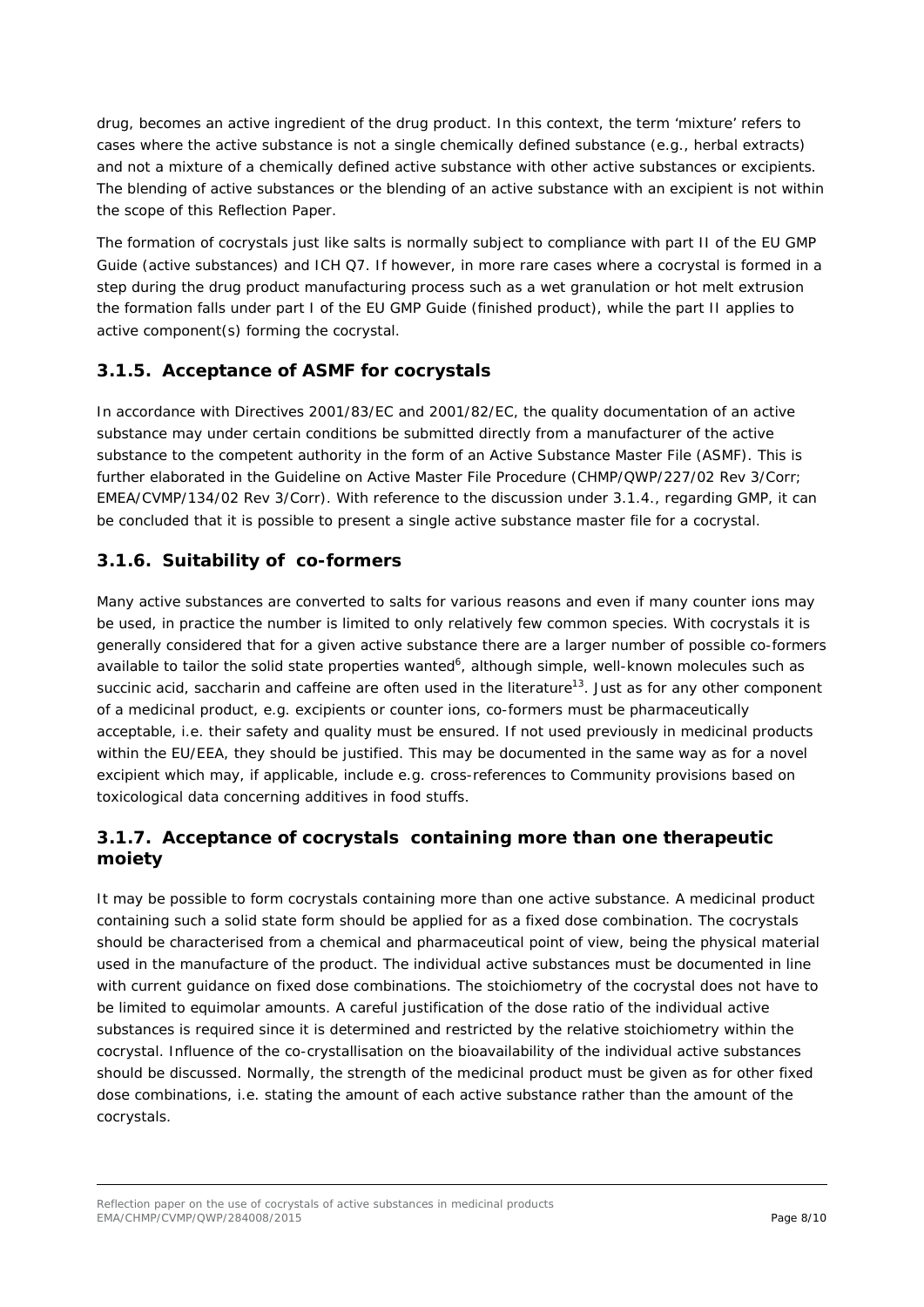The individual active substances of a cocrystals with more than one therapeutic moiety may qualify for NAS status if it does not expose the patient for the same therapeutic moiety compared to already authorised medicinal products in the EU (see 3.1.2).

#### <span id="page-8-0"></span>*3.2. Documentation of cocrystals*

As outlined in section 2 (Solid state forms), cocrystals and salts share many conceptual similarities and therefore also similar principles for documentation should be applied. All quality-related information should normally be provided in part 3.2.S of the dossier (for veterinary applications in part 2.C) . This includes general information, as well as information regarding the manufacture, characterisation, and control of the drug substance, reference standards or materials, container-closure system and stability. If desired, and if the prerequisites mentioned in section 3.1.5 are met, the applicant may employ the ASMF procedure. The pharmaceutical acceptability of co-formers must be addressed. In line with ICH Q11, commonly available chemicals employed as co-formers in the cocrystal manufacture would be considered as reagents. However, for more complex or novel co-formers, details of the manufacture, characterisation and controls, with cross references to supporting safety data should be provided for them, according to the drug substance format. In these cases, the applicant is encouraged to seek scientific advice on the classification of the co-former from the European Medicines Agency or national competent authorities prior to submission.

If a cocrystal is claimed, and to rule out the possibility of the formation of a purely physical mixture of two or more crystalline compounds, the formation of a cocrystal should be unambiguously demonstrated by means of adequate analytical techniques. Results from more than one technique and an orthogonal approach may be necessary.

The (solid state) form of the active substance should be discussed in Module 3.2.P (or veterinary equivalent) in relation to its fate during manufacture of the drug product. Where relevant for product performance, the preservation of integrity of the cocrystal should be evaluated and if appropriate experimentally confirmed.

## <span id="page-8-1"></span>**4. Conclusion**

Cocrystallisation is a viable alternative to salt formation as well as a versatile tool that can be used to achieve more appropriate solid state properties. From a scientific point of view, solvates including hydrates can be considered as a subgroup of cocrystals; nevertheless the regulatory context may sometimes differ. Cocrystals and salts share many conceptual similarities and therefore also similar principles for documentation should be applied. In case of a complex co-former additional documentation may be required; a scientific advice procedure is recommended.